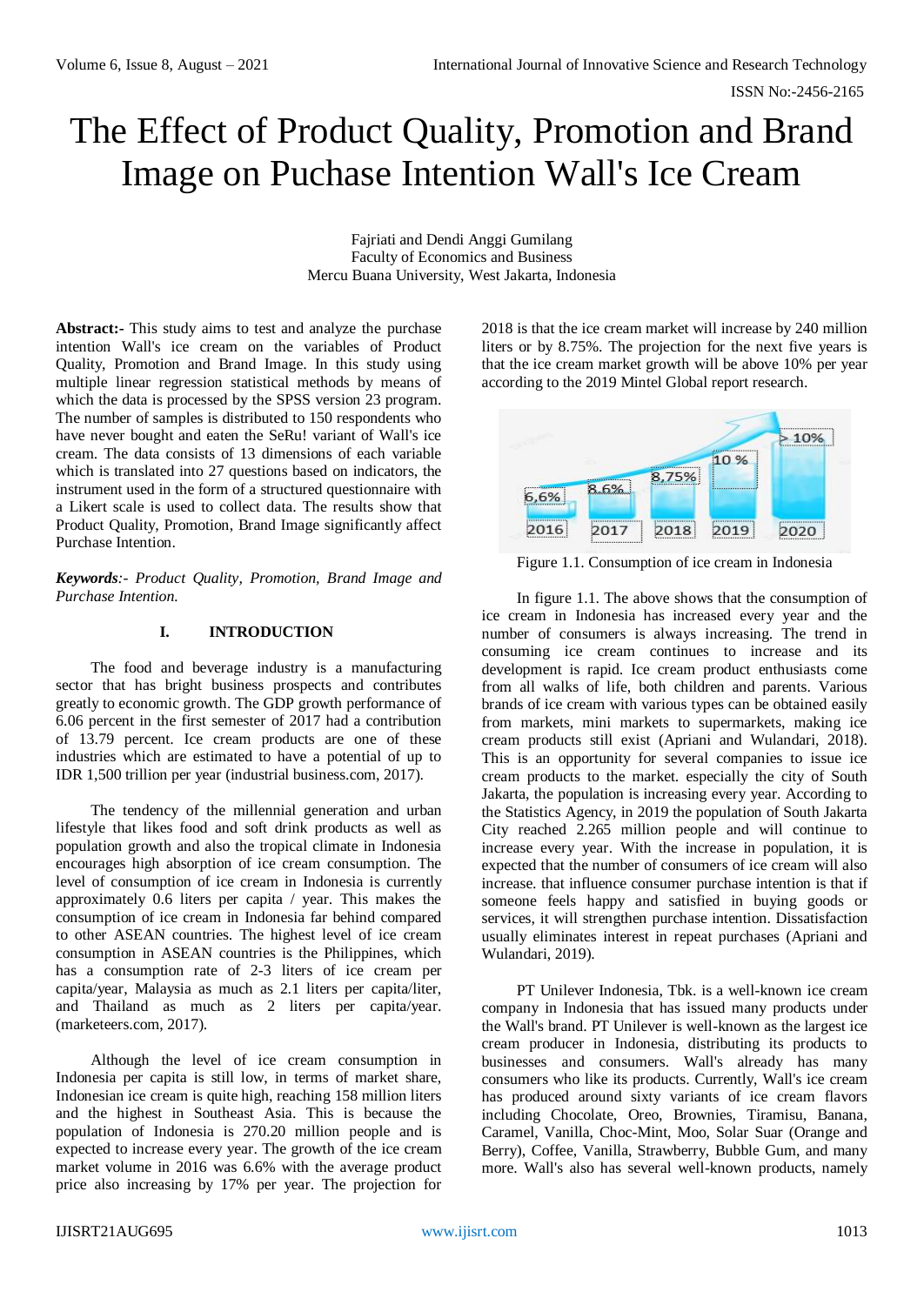Wall's Paddle Pop, Mangum, Wall's Cornetto, Wall's Buavita, Wall's Dungdung, and Wall's Selection.

The following are the survey results from the Top Brand Index in 2020, presented in table 1.2.

| ניים             |             |             |                    |                    |                    |
|------------------|-------------|-------------|--------------------|--------------------|--------------------|
| <b>BRAN</b><br>D | TB1<br>2016 | TB1<br>2017 | <b>TBI</b><br>2018 | <b>TBI</b><br>2019 | <b>TBI</b><br>2020 |
| Wall's           | 70.00%      | 35.50%      | 63.90<br>$\%$      | 32.10%             | 36.20<br>%         |
| Campin<br>a      | 12.10%      | 14.70%      | 22.50<br>$\%$      | 26.70%             | 34.80<br>%         |
| Aice             |             |             |                    | 10.90%             | 12.20<br>%         |
| Diamon           |             |             | 2.50%              | 6.60%              | 7.10%              |

Table 1.1Top Brand Index of Ice Cream Category 2016-2020

(Source: http://www.topbrand-award.com, data processed)

In table 1.2 it can be seen that Wall's Ice Cream for the last 5 years occupies the first position as the market leader. However, when viewed from year to year, the Wall's brand has fluctuated. In 2016 Wall's got a TBI score of 70.00%, then in 2017 the TBI score decreased by 34.5% to 35.50%. In 2018 the TBI score increased by 28.4% to 63.90%, then in 2019 there was a decline in the TBI score again by 31.8% to 32.10%. In 2020, the score increased by 4.1%. Even though there was an increase, it was not as big as the increase in 2018. This decrease shows that there is consumer saturation towards Wall's ice cream so that it has an impact on reducing consumer purchase intention.

There are four major ice cream market players in Indonesia, namely Unilever with the Wall's trademark, PT Campina Ice Cream Industry with the Campina ice cream trademark, PT Indofood Sukses Makmur with the Indoeskrim brand, and Sukanda Djaya with the Diamond trademark. Market share data from each market player is presented in Figure 1.2 as follows.

The following is data on ice cream sales for several companies in Indonesia:



*Source: Data processed*

It can be seen in Figure 1.2 that the sale of ice cream in Indonesia is very volatile. From the sales of several ice cream companies in Indonesia, the sales that experienced the most fluctuation was the sale of PT Unilever's ice cream products, namely Wall's ice cream products. Wall's ice cream sales from PT Unilever in 2017 increased by 41%, in 2018 decreased by 6%, then in 2019 increased by 9%, but in 2020 again experienced a fairly high decline of 51%. This phenomenon is very contradictory because the projected demand for ice cream in Indonesia is estimated to increase every year, while PT Unilever's sales volume decreases by 51%. Of course, this is the cause of the decline and increase in sales of ice cream. Although Wall's ice cream leads the top brand index and Indonesian market share, Wall's ice cream has not seen a steady increase in sales. This is certainly quite interesting because it can be used by competitors to strengthen their marketing strategy and seize the ice cream market.

When the Top Brand value increased, the number of Wall's sales did not increase as in 2018 then in 2019 the Top Brand value decreased but there was an increase in sales. This is certainly not in line with the company's expectations when it first released the ice cream product. Therefore, the company is looking for a strategy to restore the company's expectations for Wall's ice cream products by releasing a new variant, namely Seru! so that it is expected to attract consumer interest with the new product variants.

Based on the above background, the problems to be studied in this research can be formulated as follows:

- 1. Does the quality of the product affect the interest in buying Wall's ice cream?
- 2. Does promotion affect the interest in buying Wall's ice cream?
- 3. Does the brand image affect the interest in buying Wall's ice cream?
- 4. Do product quality, promotion, and brand image together affect the interest in buying Wall's ice cream?

#### **II. THEORETICAL REVIEW**

#### *A. Buying Interest*

The desire that arises in consumers for a product as a result of a process of observation and learning of the consumer or individual towards a product is called buying interest. Simamora in Utami and Saputra (2017) said that, "Purchase interest in a product arises because of the basis of trust in the product accompanied by the ability to buy the product." Meanwhile, Durianto in Arifin et al.(2018) revealed that buying interest is the desire to have a product, buying interest will arise if a consumer is already affected by the quality and quality of a product, information about products, such as prices, how to buy and weaknesses and advantages. product than other brands.

The form of acceptance of a relationship between a person and something outside himself, the stronger the relationship, the greater the interest that arises. Interest is not brought from birth, but is obtained from the stimulation of something interesting. According to Kotler and Keller (2018: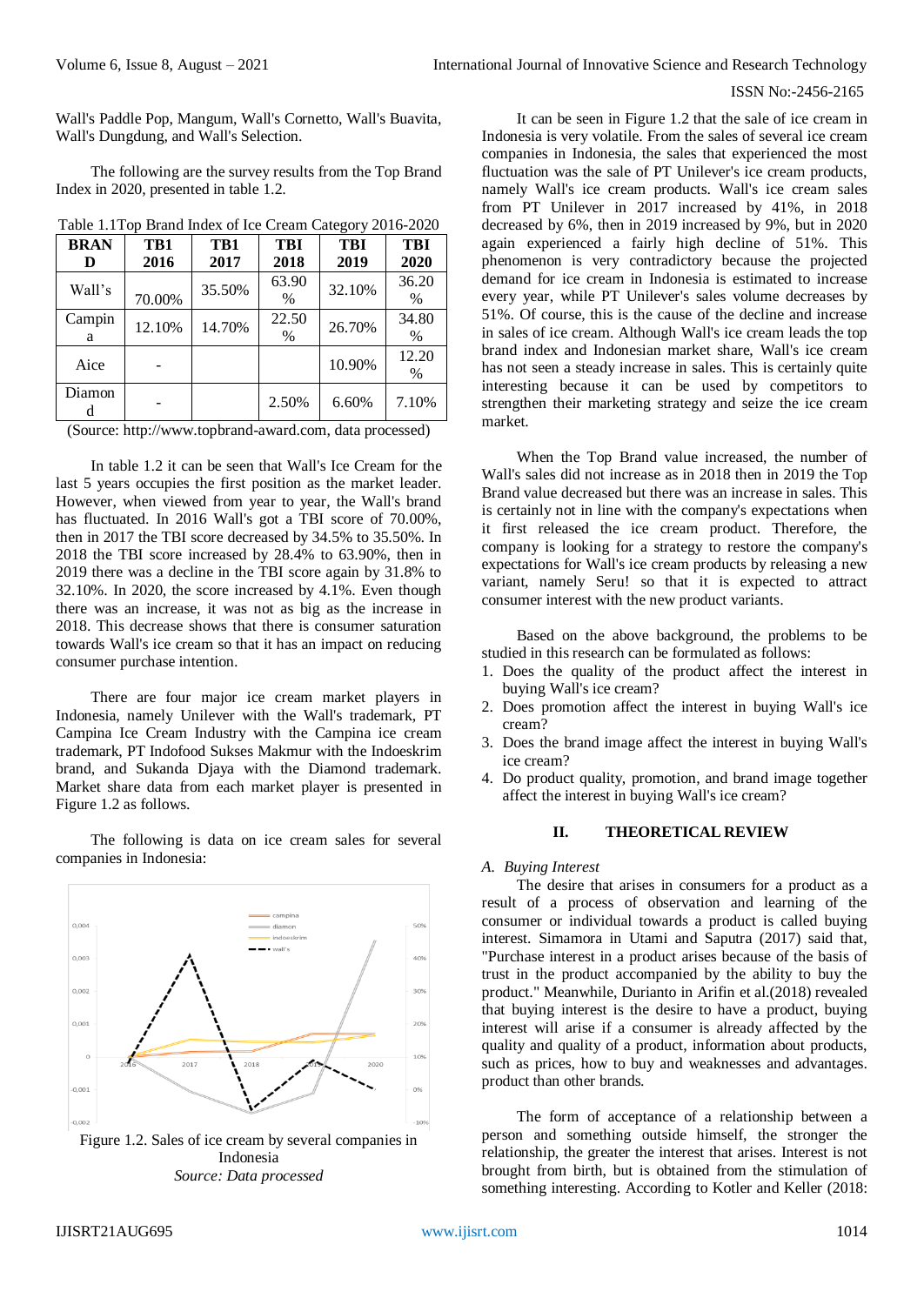207), "In each evaluation of the purchasing decision process, consumers form a preference/interest for brands in a set of choices, consumers may also form an interest in buying the most preferred product. Buying interest is born from a learning process and a thought process that forms a perception and creates a motivation that continues to be recorded in his mind and becomes a very strong activity so that a consumer must fulfill his need to actualize what is in his mind.

## *B. Product quality*

The most basic marketing mix tool is the product, which is the offer made by the company to the marketer and includes product quality. According to Kotler and Armstrong (2018: 283) product quality is "the ability of a product to perform its functions, this includes overall durability, reliability, accuracy, ease of operation, and product repair, as well as other product attributes".

Quality standardization is needed to keep the products produced meet the standards that have been set so that consumers do not lose confidence in the product in question. Tjiptono (2015:2) argues that: "the conventional definition of quality is as a direct description of a product such as performance, reliability, ease of use, aesthetics and so on. In the strategic definition, quality is everything that is able to meet the desires or needs of customers (meeting the needs of customers). The highest quality of products and services is the main value that customers expect from manufacturers. According to Kotler and Keller (2018: 143), product quality is the ability of an item to provide results or performance that match even exceeds what the customer wants.

## *C. Promotion*

According to Kotler and Armstrong (2018: 76), "Promotion means activities that communicate the merits of the product and persuade target customers to buy it", meaning that promotion is an activity that communicates the benefits of a product and persuades target consumers to buy the product. Promotion is one of the factors that play an important role in selling a product or service.

Meanwhile, according to Hermawan quoted by Lestari (2016), promotion is one of the priority components of marketing activities that informs consumers that the company is launching new products that tempt consumers to make purchases.

According to Manorek (2016), advertising has a significant effect on consumer buying interest. So it can be concluded that promotion is a communication activity between buyers and sellers regarding the existence of a product or service so that it can influence the attitudes and behavior of prospective consumers to exchange in marketing, so a promotion must be designed as attractive as possible and display information that is easily understood by the public.

## *D. Brand Image*

Brand image is a guide used by consumers to evaluate products when they do not have sufficient knowledge about a product. There is a tendency that consumers will choose

products that have been known either through experience using the product or based on information obtained through various sources. Brand image according to Kotler and Keller (2016) is a consumer's perception of a brand as a reflection of the associations that exist in the minds of consumers.

Brand image is an association that appears in the minds of consumers when remembering a particular brand. The association can simply appear in the form of certain thoughts and images associated with a brand. Brand image is composed of brand associations, that brand associations are anything related to brand memory. Brand associations have a certain level of strength and will get stronger as the experience of consumption or information mining increases and will get stronger if supported by other networks. So that the brand image is important for consumers to make their choice in buying a product.

According to Setiawan et al (2016), brand image has a positive influence on consumer purchase intentions. Meanwhile, according to Setiadi in Fauziyyah (2018), "Purchase interest is formed from consumer attitudes towards brands and brand evaluations, so that from these two stages an interest in buying arises."

## *E. Reseach Model*

The picture below is the framework of thought presented in a research model as outlined in Figure 1. This research model is then poured into the from of hypotheses.



*Fig.1 Reseach Model*

The research model in this study in the picture above is motivated by a phenomenon based on the results of the Wall's top brand survey that is not directly proportional to Wall's ice cream sales in the last five years, so a study is needed to find out what variables can encourage the emergence of puchase intention Wall's ice cream. This research was also carried out on previous related studies, especially those related to this research.

## *H. Hypothesis*

Based on research conducted by Ngurah et al.(2018) shows that product quality has a significant effect on consumer buying interest. According to Xiao et al.(2018) that product quality and buying interest have a positive and significant relationship. Widyaningrum (2017) shows that promotion has a positive effect on consumer buying interest and according to Hulu et al. (2018) that promotion has an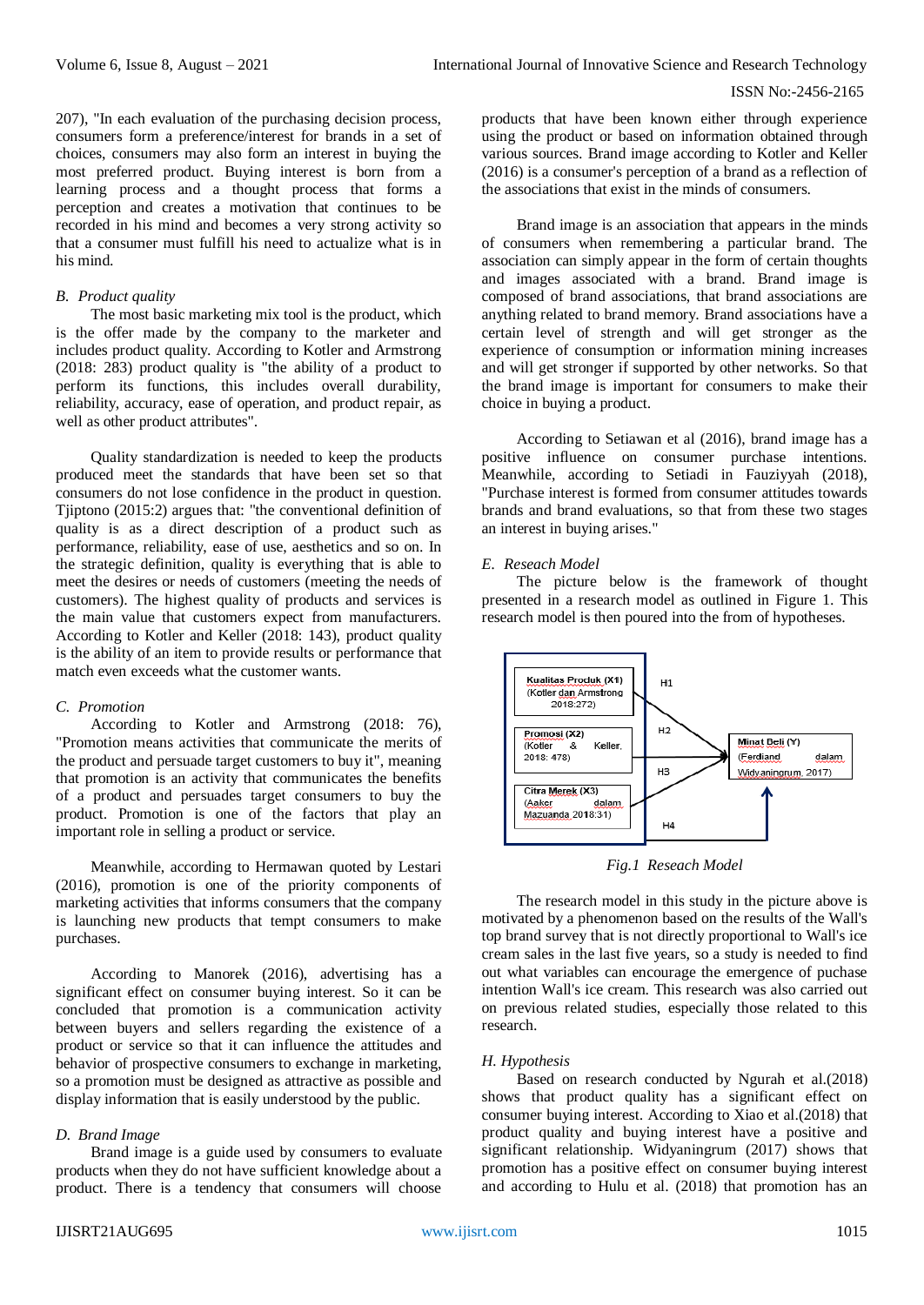influence on buying interest. And Satria and Sidharta (2017) show that brand image affects consumer buying interest in porkball products. According to Kwandy (2017), brand image has a positive effect on buying interest. And Adrian (2016) shows that product quality, brand image, and promotion have an influence on buying interest in Acer notebooks. . Therefore, the hypotheses generated from this study are:

H1: Product quality has a positive and significant influence on the purchase intention of Wall's ice cream products.

H2: Promotion has a positive and significant effect on the interest in buying Wall's ice cream products.

H3 : Brand Image has a positive and significant influence on the purchase intention of Wall's ice cream products.

H4 : Product quality, promotion and brand image together have a positive and significant effect on buying interest in Walls ice cream products.

## **III. METHODOLOGY**

#### *A. Research design*

Research design is a planning process that is used as a guide in conducting research. Research design is a design or plan for data collection, measurement and analysis made in order to answer questions in a study (Sekaran & Bougie, 2016). The type of research used in this research is survey research which is quantitative. Survey research is research conducted on large or small populations, but the data studied are data from samples taken from the population, so that relative events, distributions, and relationships between sociological and psychological variables are found (Sugiyono, 2015:12 ).

## *B. Population and Sample*

The population is a generalization area consisting of objects/subjects that have certain qualities and characteristics determined by researchers to be studied and then drawn conclusions (Sugiyono, 2015). The population in this study was taken by consumers who had never consumed Wall's ice cream, the Seru! located in the city of South Jakarta, the number of which is difficult to know with certainty.

Determination of the number of samples in this study used the Hair et al formula, 2018, the Hair formula was used because the total population was not known with certainty. where depending on the number of indicators multiplied by 5 to 10. Thus the number of samples needed in the distribution of the instrument is 135 people. The number of questionnaires obtained by the researchers and met the criteria for data processing was 150.

## *C. Data Analysis Techniques*

Data analysis method is a process of processing data that has been collected. The selection of data analysis methods must be appropriate to obtain accurate results. The data analysis method used in this study is descriptive statistical analysis with multiple linear regression using the SPSS 23.0 for windows program. Kuncoro (2013), A valid regression model must meet the BLUE criteria (Best, Linear, Unbiased, and Estimated). To be able to find out whether the regression model that we use in this study has met the BLUE

criteria, a multiple linear regression prerequisite test is carried out, namely the classical assumption. In the classical assumption test there are several stages, namely: (1) Normality, (2) Multicollinearity, (3) Heteroscedasticity, and (4) Linearity. Previously, the data obtained were tested for data quality, namely validity and reliability tests.

#### *D. Research result*

| <b>Criteria</b> | Gender                    | Frequency | Percent |
|-----------------|---------------------------|-----------|---------|
| Gender          | Male                      | 66        | 44.0 %  |
|                 | Female                    | 84        | 56.0%   |
|                 | $15-25$ years             | 71        | 47.3    |
|                 | 26-35 years               | 14        | 9.3     |
| Age             | 36-45 years               | 42        | 28.0    |
|                 | 46-55 years               | 22        | 14.7    |
|                 | > 55                      | 1         | .7      |
|                 | Middle school             | 1         | .7      |
| Education       | SMA/equivalent            | 81        | 53,9    |
|                 | Diploma/S1                | 46        | 30.7    |
|                 | S2                        | 22        | 14.7    |
|                 | Has no income             | 48        | 32.0    |
|                 | $<$ 2 million             | 28        | 18.7    |
| Income          | $2 - 3$ million           | 14        | 9.3     |
|                 | $3 - 4$ million           | 15        | 10.0    |
|                 | $4 - 5$ million           | 18        | 12.0    |
|                 | More than<br>5<br>million | 27        | 18.0    |

**Characteristics of Respondents**

Demographically, most of the respondents are aged 15- 25 years, this age range is in the generation Millenia category. This generation consumers pay more attention to the quality of a practical and hygienic food and beverage product such as the products offered.

## **IV. HYPOTHESIS TEST RESULTS**

This analysis is to determine the direction of the relationship between the independent variable and the dependent variable whether each independent variable is positively or negatively related and predict the value of the dependent variable if the value of the independent variable increases or decreases. Based on the results of SPSS Version 23 output on the multiple linear regression equations produced in this study are:

- $Y = 0.211 + 0.232 \text{ x}1 + 0.345 \text{ x}2 + 0.294 \text{ x}3$
- Y = Purchase Intention Wall's ice cream
- $x1 =$  Product Quality
- $x2 =$ Promotion
- $x3 = Brand Image$

The interpretation of the above equation is:

- 1. The value of 0.211 shows a constant value which can be interpreted that when the product quality, promotion and brand image variables have a value of 0, the value of Wall's ice cream purchase intention is 0.211
- 2. The value of 0.232 indicates the value of the regression coefficient of the product quality variable. With a positive mathematical sign indicating the product quality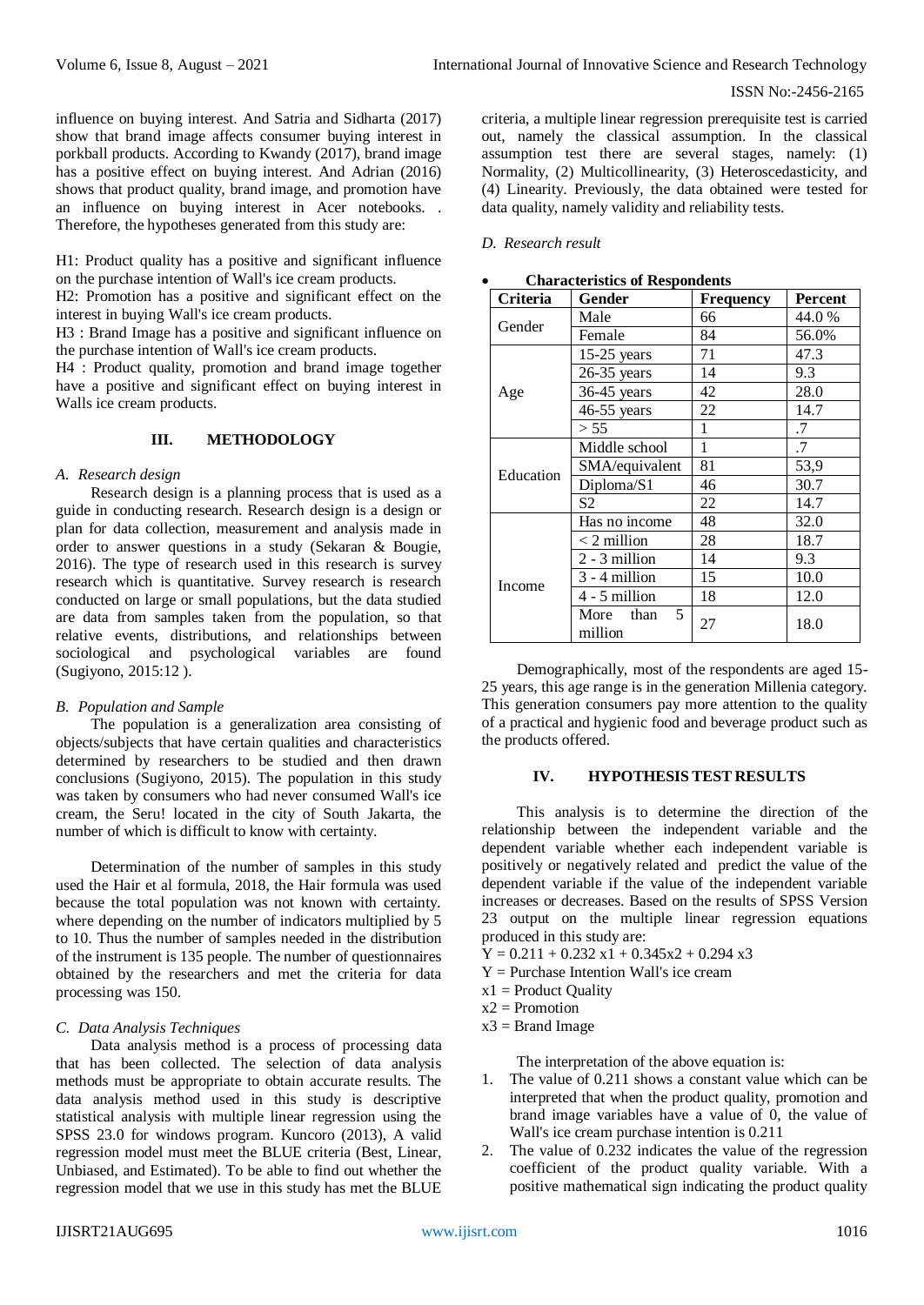variable has a positive effect on purchase intention ice cream, it means that the better the quality of Wall's ice cream products, the more consumers' purchase intention Wall's ice cream.

- 3. The value of 0.345 indicates the value of the regression coefficient of the promotion variable. With a positive mathematical sign indicating that the promotion variable has a positive effect on purchase intention in Wall's ice cream, it means that the better the promotion of Wall's ice cream will increase the purchase intention of Wall's ice cream consumers.
- 4. The value of 0.294 indicates the value of the regression coefficient of the brand image variable. With a positive mathematical sign indicating that the brand image variable has a positive effect on purchase intention in Wall's ice cream, it means that the better the brand image of Wall's ice cream will increase the purchase intention of Wall's ice cream consumers.

| A. Multiple Linear Regression Test Results |  |
|--------------------------------------------|--|
|--------------------------------------------|--|

|                                            | Sign.        | <b>Test</b>    |
|--------------------------------------------|--------------|----------------|
| <b>Hypotesis</b>                           | <b>Value</b> | <b>Results</b> |
| H1: Effect of Product Quality              |              |                |
| Variable (X1) on Purchase                  | .009         |                |
| Intention $(Y)$                            |              | Accepted       |
| H <sub>2</sub> : Effect of Promotional     |              |                |
| Variable (X2) on Purchase                  | .000         |                |
| Intention $(Y)$                            |              | Accepted       |
| H <sub>3</sub> : The Effect of Brand Image |              |                |
| Variable (X3) on Purchase                  | .001         |                |
| Intention $(Y)$                            |              | Accepted       |
| H4 : Effect of product quality             |              |                |
| variable $(X1)$ , promotion $(X2)$ and     |              |                |
| brand image Brand Image $(X3)$ on          |              |                |
| Purchase Intention (Y)                     | .000         | Accepted       |

The results of testing the research hypothesis in table 4.20 above are described as follows:

H1: Based on the regression value, it is known that the Product Quality variable has a significant effect on Purchase Intention with a t-count value of 2.639 with a significance value of 0.000. By comparing the t-count 2.639 with the ttable 1.94, it can be seen that the t-count is greater than the ttable, so Ho is rejected and Ha is accepted, indicating that the Product Quality variable has an effect on the Wall's ice cream purchase intention variable.

H2: Based on the regression value of the Promotion variable, it has a significant effect on purchase intention. Based on the results of the t-test in the table above, the t-count value is 4.767 with a significance value of 0.000. By comparing tcount 4.767 with t-table 1.94, it can be seen that t-count is greater than t-table, so Ho is rejected and Ha is accepted. The significant value of 0.000 is less than the significant level of 0.05, indicating that the Promotion variable has an effect on the Wall's ice cream purchase intention variable. Thus, the overall Promotion variable has a positive and significant effect on purchase intention.

H3 : Based on the regression value, it is known that the brand image variable has a significant effect on purchase intention with a t-count value of 3.301 with a significance value of 0.001. By comparing t-count 3.301 with t-table 1.94, it can be seen that t-count is greater than t-table, so Ho is rejected and Ha is accepted. The significant value of 0.001 is less than the significant level of 0.05, indicating that the brand image variable has an effect on the Wall's ice cream purchase intention variable. Thus, the overall brand image variable has a positive and significant effect on purchase intention

H4 : Based on the value of the regression equation with a calculated f value of  $68,008$  (f-count  $\ge$ f-table (n=146, and  $k=3 = 2.67$ ) and a sig. value = 0.000. With a coefficient value of 0.211, it means that the product quality variable , Promotion and Brand Image together have a positive and significant effect on the purchase intention variable.

*B. Coefficient of Determination Results*

| Mode                                                             | R              | R<br><b>Square</b> | <b>Adjusted</b><br>R<br><b>Square</b> | <b>Std. Error</b><br>of the<br><b>Estimate</b> |
|------------------------------------------------------------------|----------------|--------------------|---------------------------------------|------------------------------------------------|
|                                                                  | $.756^{\circ}$ | .572               | .563                                  | .42933                                         |
| Predictors: (Constant), Merek, Promosi,<br>a.<br>Kualitas Produk |                |                    |                                       |                                                |
| Dependent Variable: Minat<br>n.                                  |                |                    |                                       |                                                |

The value of the coefficient of determination (R square) is 0.572. This shows that the variables of Product Quality, Promotion, and Brand Image contribute to the interest in buying Wall's cream by 57.2% while the rest (100% -57.2%) which is 42.8% is explained by other variables not included in this study.

## **V. CONCLUSION AND SUGGESTION**

#### *A. Conclusion*

Based on the analysis and discussion in the previous chapter, the following conclusions can be drawn:

- 1. The quality of the product has a positive and significant influence on the purchase intention Wall's ice cream. So the higher product quality of Wall's ice cream, the higher consumer's interest to buy it. The most dominant indicator on the product quality variable is the reputation of Walls ice cream products.
- 2. Promotion has a positive and significant influence on Wall's ice cream purchase intention. So the higher promotion of Walls ice cream, the higher consumer purchase intention it. The most dominant indicator in the promotion variable is that consumers have visited Wall's ice cream product promotion events
- 3. Brand Image has positive and significant influence on the interest in consuming Walls ice cream. So the higher brand image of the ice cream walls, the higher consumer's interest to buy it. The most dominant indicator in the brand image variable is that consumers are familiar with the logo of walls ice cream product.
- 4. The results showed that the variables of Product Quality, Promotion and Brand Image together had a significant positive effect on the purchase intention variable.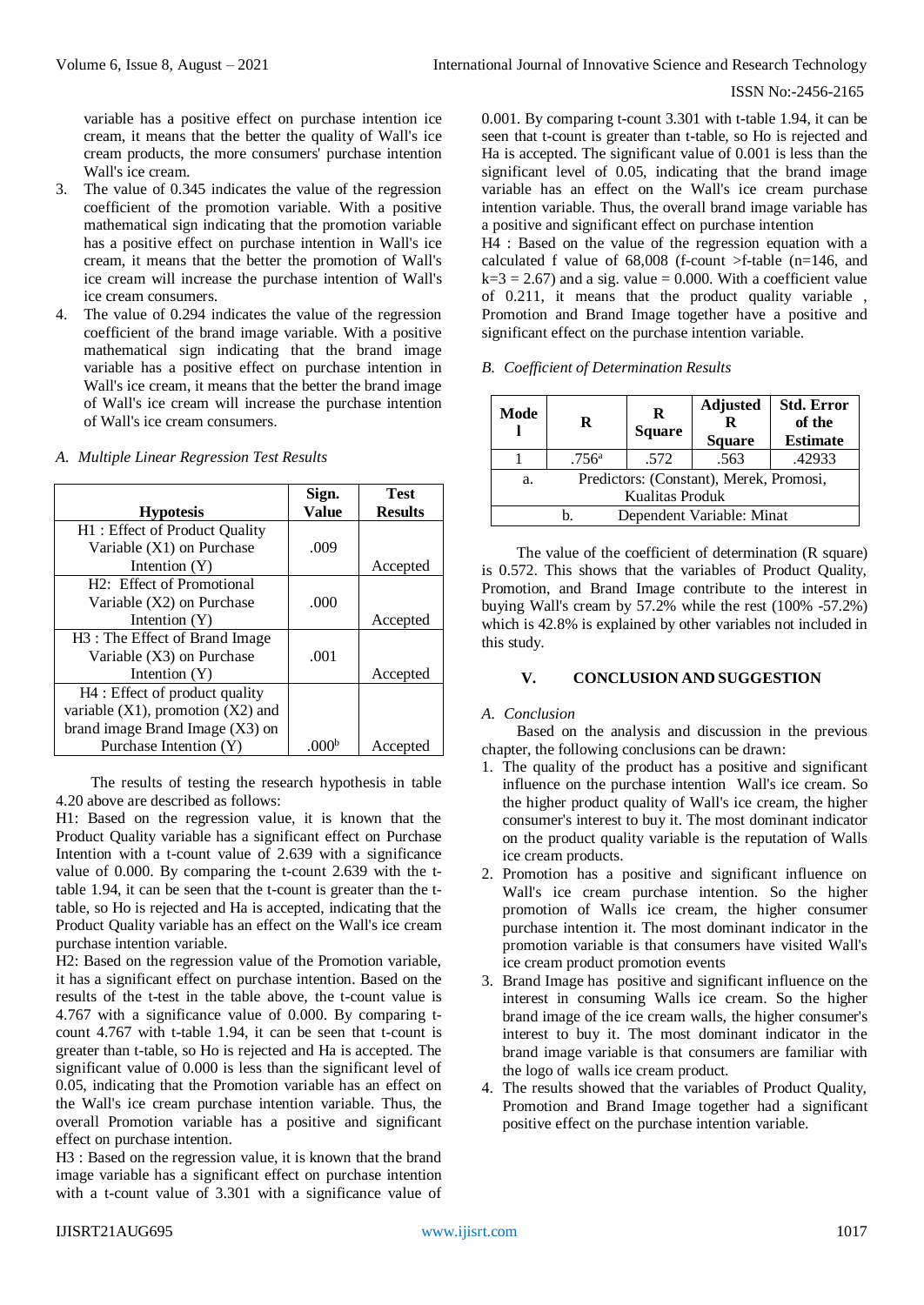## *B. Suggestion*

## **Suggestions for Managerial**

Suggestions recommended for companies based on the results in this study are as follows:

1. From the statement regarding product quality, the lowest score is in the statement Walls ice cream product is a product that consumers need. Because it has an influence on the management of Walls ice cream. , Walls Company must be able to issue products that suit consumer needs according to the current era of the millennial generation. Companies must continue to conduct research and development on Walls ice cream products and conduct market research to determine market demand.

The company maintains trust in the quality of Walls products offered to consumers by making products according to consumer needs by making ice cream flavors in accordance with the millennial drink trend that is developing now while still paying attention to quality ingredients that contain nutrients in ice cream. walls is safe, high quality, nutritious, and offers many low-sugar and low-calorie products helping people to achieve a healthier diet. In addition, companies must make products that can be trusted by consumers by including the compositions on product packaging, so that companies can gain the trust of consumers.

- 2. From the statement regarding the promotion, the one who got the lowest score was the statement getting a direct offer from SPG/SPB walls ice cream product in a promotional event. Promotional variables have a positive and significant influence so that Walls management must pay attention to good qualifications in recruiting SPG/SPB with good qualifications so that they can convey information on all matters relating to products, and carry out product promotions by giving short, fast and accurate presentations. convincing so that the message of the product can be conveyed to consumers. An SPG/SPB must be able to build good relationships with consumers, not only offering a product but being able to establish good relationships with consumers. Companies must be able to maintain the events that have been carried out so far by creating more creative events and expanding the marketing area to attract consumer buying interest. And companies can attract consumers by doing promotions such as discounted prices at certain events. Discounts made by the company are one form of promotion that can introduce Walls ice cream products to potential consumers. Therefore, the company can encourage sales through various promotions such as recruiting SPG/SPB, holding events in various supermarkets and providing discounted prices in certain events.
- 3. From the statement regarding the brand image, the one who got the lowest score was in your statement knowing the profile of the Walls ice cream company. Because it has influence for Walls management. In this case, the company pays more attention to the brand image of Walls ice cream products by introducing more Walls ice cream company profiles. Companies can include a company logo in every promotional activity to introduce PT Unilever as the owner of the Walls brand. Companies must further

intensify Corporate Social Responsibility (CSR) activities and make Visiting Factory activities so that people can see the production process as well as the means to introduce the company's profile to the wider community.

4. From the statement regarding purchase intention, the lowest score was the statement "You bought wall ice cream because of a reference from a friend or other person". This means that consumers will not immediately be purchase intention Walls products just because of references from friends or other people, but consumers must believe that the quality of the products owned by Walls ice cream, Walls management must provide information about product quality, promotions and brand image to provide confidence to consumers. consumers so that it will increase their purchase intention Walls ice cream. The main target of Walls management to increase purchase intention Walls ice cream is through promotions in various media because promotions have the highest coefficient of influence on purchase intention.

## **Advice for Academics**

- 1. For further research, based on the results of r square of 0.572 or 57.2% so that there are still 42.8% of other variables that affect buying interest so that further research can add other variables besides product quality, promotion and brand image variables. Variables that can be used such as price, advertising, distribution channels and location.
- 2. Further research can use the same variables by changing the category of objects or research areas so that it can be seen whether the results of this study are consistent in the various types of objects and places being analyzed.

## **REFERENCES**

- [1]. Apriani and Wulandari, 2019, The Influence of Price, Brand Image and Promotion on Interest in Buying Ice Cream Aice Products in Mekar Mukti, North Cikarang. Journal https://ecampus.pelitabangsa.ac.id
- [2]. Arifin et al. 2018. The Effect of Word of Mouth, Online Shopping Experience, Perception of Ease, and Perception of Risk on Consumer Shopping Interest on the Lazada Online Selling Site. e-Journal of Management Research. Management Study Program. Faculty of Economics Unisma. Thing. 22-33.
- [3]. Fauziyyah et al. 2018. The Effect of Country of Origin on Purchase Intentions Through Brand Image by Shoe Consumers in Bandung City. Bhishma Journal of Business and Management. Vol.12, No.2. May 2018. Pg. 170-181.
- [4]. Hulu et al. (2018), Influence of Product Quality, Promotion, Brand Image, Consumer Trust towards Purchase Intention (Study Case on Pocari Sweat Isotonic Drink) [https://digilib.esaunggul.ac.id/public/UEU-Master-](https://digilib.esaunggul.ac.id/public/UEU-Master-12386-JURNAL)[12386-JURNAL](https://digilib.esaunggul.ac.id/public/UEU-Master-12386-JURNAL)
- [5]. Hair et al. (2018). Multivariate Data Analysis. Seventh Edition. Pearson Prentice Hall